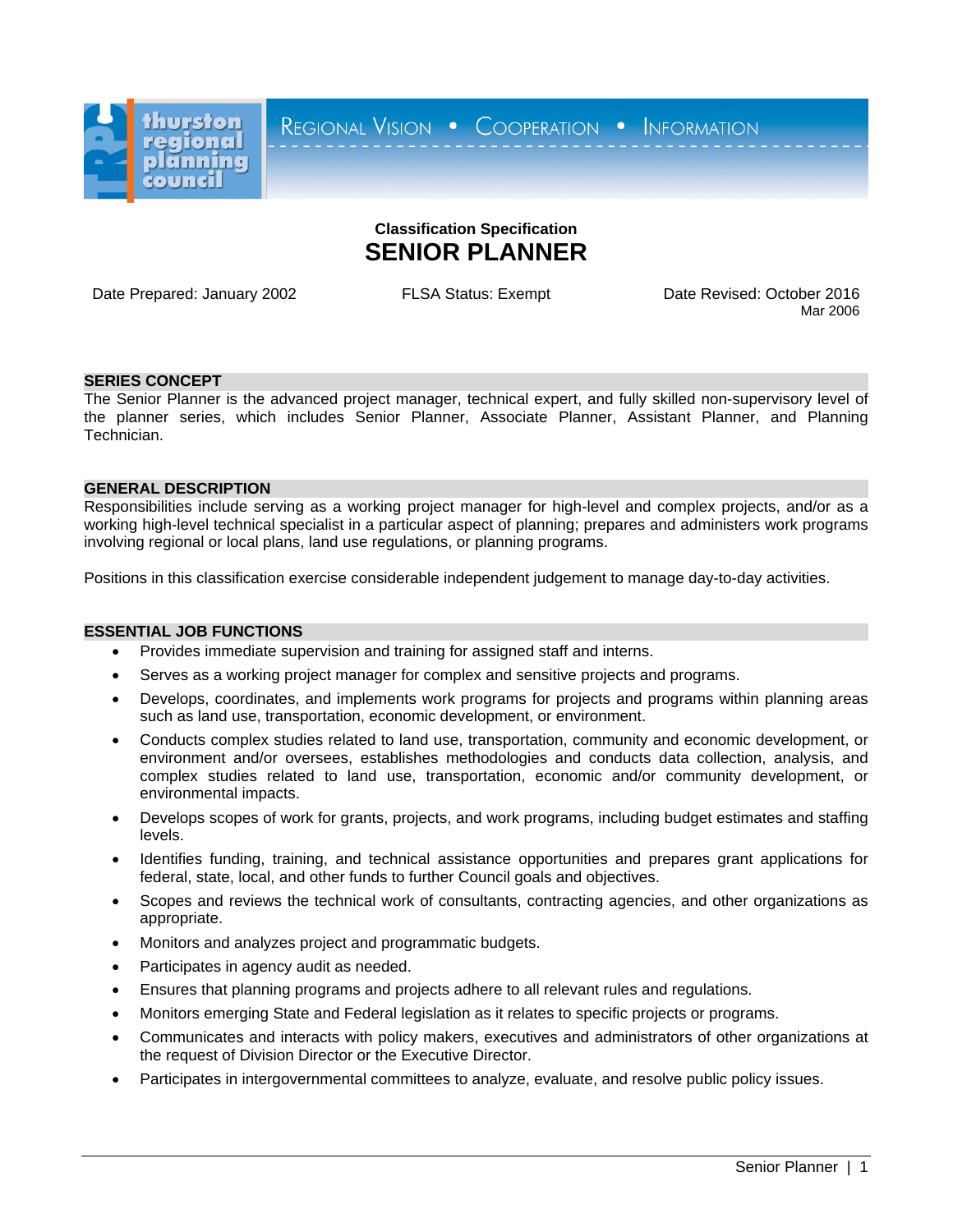- Advises appointed and elected officials on public policy issues, planning procedures, comprehensive and special plans, as well as regulatory ordinances.
- Provides technical and administrative staff support for appointed committees, workgroups, and stakeholder groups on planning issues or special studies.
- Identifies, develops, and conducts public involvement and education processes.
- Responds to public inquiries with data and information on planning processes and public policy.
- Prepares and presents oral and visual reports to Council, committees, community groups, and private organizations.
- Identifies technology and information services needs of a project or program.

#### **OTHER JOB FUNCTIONS**

Performs other related duties as assigned.

## **DISTINGUISHING FEATURES**

Positions in the Senior Planner classification are distinguished from those of Associate and Assistant Planners by the greater degree of responsibility for technical, administrative, and public policy elements of the work program and/or the comprehensive expertise and achievement in a functional area of planning required. Senior Planners are given broad latitude to use independent judgment in developing recommendations and making decisions in their program area and dealing with the public and appointed and elected officials.

### **WORKING CONDITIONS**

Work is generally performed indoors in an office environment. Must maintain a level of physical and mental fitness necessary to perform the essential functions of the position.

#### **EDUCATION & EXPERIENCE**

EXPERIENCE – MINIMUM:

- Five years of experience that provides the applicant with comprehensive knowledge of planning principles, practices, and techniques as they relate to all functional areas such as land use, environmental impacts, or other related areas.
- Two years of project management and experience with budget responsibilities, must be included in the five years of experience.

#### EDUCATION – MINIMUM:

Bachelor's degree in urban or regional planning or a related field such as geography, economics, political science, or environmental studies.

#### PREFERRED:

Master's degree in planning or related field.

#### OR SUBSTITUTING

Any demonstrated combination of experience and education, which provides the applicant with the required knowledge and abilities.